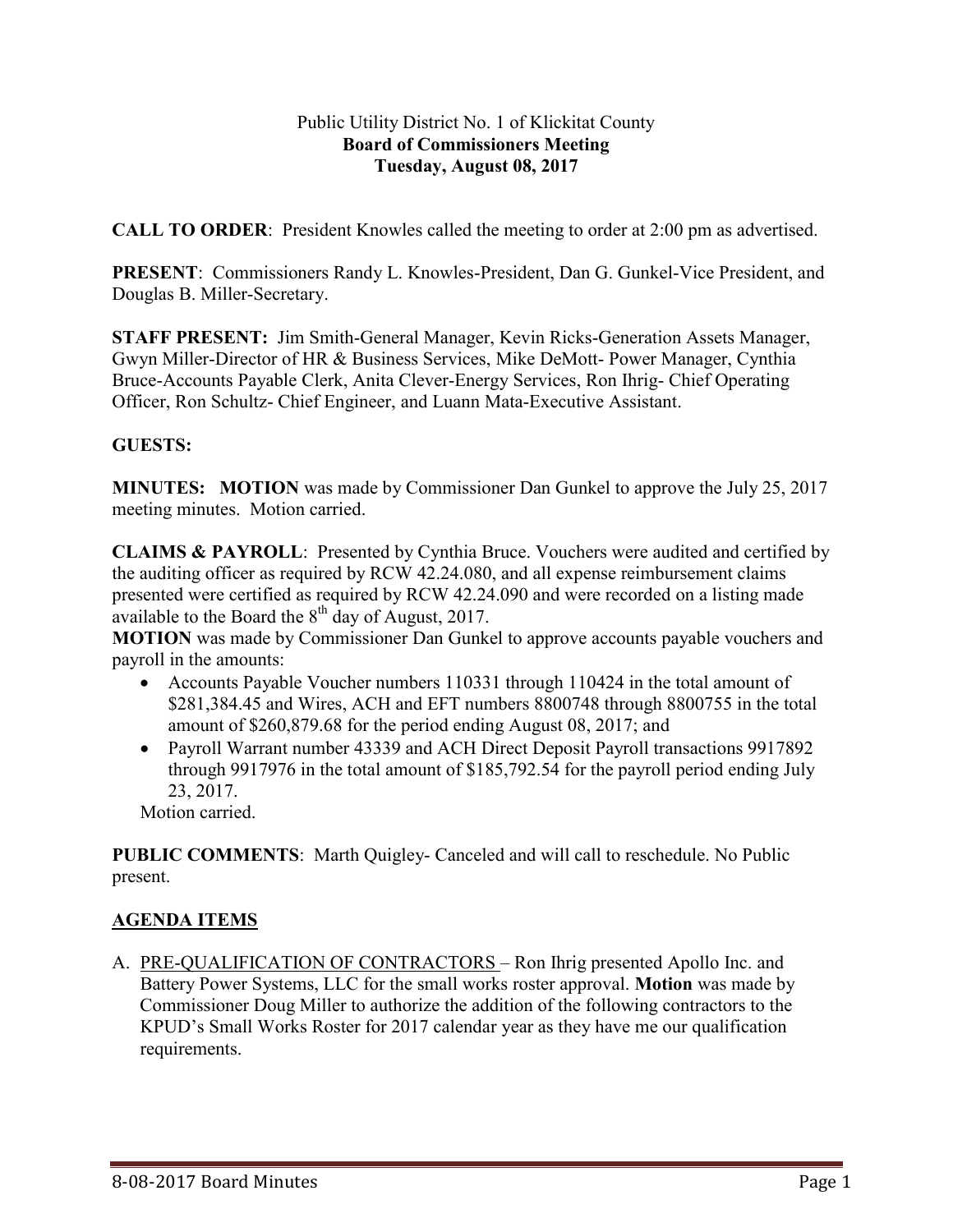B. PRE-QUALIFICATION OF PROFESSIONAL SERVICES CONSULTANTS: **Motion** was made by Commissioner Doug Miller to authorize the addition of Norton Corrosion Limited to Klickitat PUD's Professional Services Consultants listing for the 2017 period as recommended by staff, as they have met our qualification requirements. Motion carried.

## **REPORTS:**

**POWER MANAGMENT** – Mike DeMott presented the Power Management report for July. Power and Gas pricing was reviewed and compared to previous Power Management report. Total July loads came in high due to summer heat and additional retail revenue is expected as a result. BPA announced their Tier 1 Power rate for the BP-18 period and it appears to have a 5.4% average increase with decreases to Demand and Load Shaping charges. We assumed a 4% increase in our budgets and expect our actual observed rate increase will be close to the budgeted amount. Transmission rates were announced to remain flat or slightly decrease. We had a 4% transmission rate increase budgeted. Washington Customer Generation program incentive update- Anita has had several conversations with WSU staff, but no concrete decisions yet so impact on existing and future customers is yet to be determined. We have created and utilized an "expressions of interest" form for customer use to be place on a 'waiting list' for the new program. The state has given October  $31<sup>st</sup>$  as the time frame to have the program established. Anita has a rough draft of a net-metering agreement which will be revisited when program details are known. WSU is awaiting response from DOR concerning several items including the ability of the utility to make existing customers whole in future periods. Jim will reach out to legislatures' on their interpretation of the bill. EES consulting is completing the cost of service study now which includes an analysis of infrastructure and net metering rates. The Power Management report was accepted as presented.

**GENERATION ASSETS** – Kevin Ricks presented the monthly Generation Assets report for July. The plant has been running at 22.1 aMW average with 99% reliability. Regarding the application to modify the existing Air Operating Permit for the RNG plant, Ecology made their first request for more information and we've responded. The public comment period for the permit modification ended August 3<sup>rd</sup>. We do not know yet whether or not Ecology received any comments. There was a Circuit card failure on CT #1. This was the  $3<sup>rd</sup>$  loss of this type in the last 6 years and appears to be heat related. There was also a failure on the HRSG#2 mud-drum door gasket. Personnel – We have one employee back from medical leave. He is on limited light duty for six weeks. He is catching up on the paperwork and some operator duties as well. Republic had some success recently, being awarded for the projects they have partnered with KPUD on. Kevin completed a quick analysis of LFG sinking fund savings by not signing the ESA or the BUSA agreements. The estimated savings over the past five years comes out to be around \$10,000,000 since we haven't had to pay Solar for the monthly maintenance fees and overhaul fees associated with the maintenance. The benefit of using internal employees has been valuable. Solar is coming out next week to help us evaluate other markets for the combustion turbines. We can associate our low maintenance costs and extended turbine longevity to the filtration systems we installed originally. We will be completing a request for proposals regarding the removal and sales of the reciprocating engines soon. This bid will be for a total package removal. Renewable Natural Gas project update, we will be placing the order for the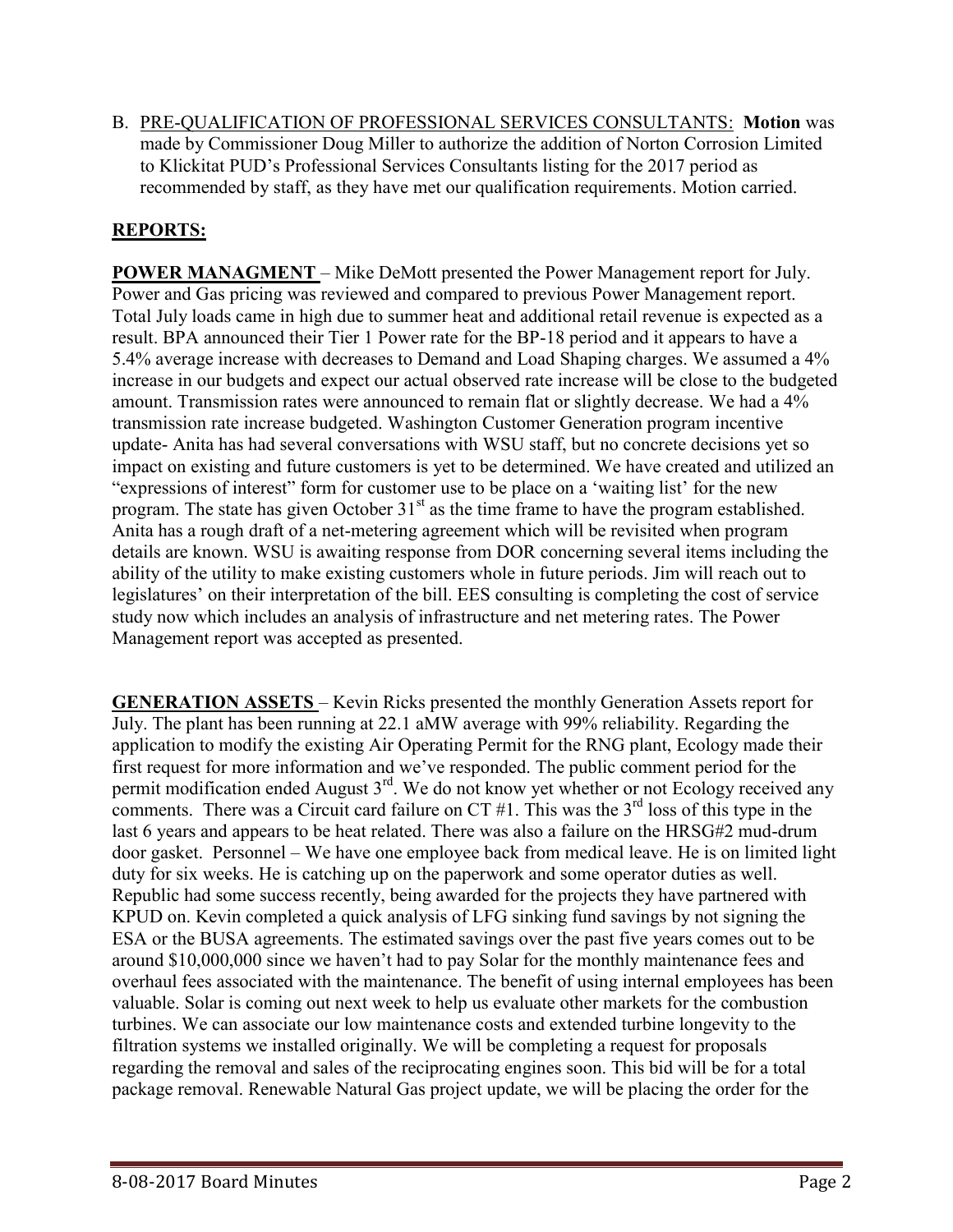thermal oxidizer soon. There is a Geologist on site and our crew is digging potholes for the pipeline geotech study. The Williams Northwest Pipeline contract was signed and executed. There is a progress payment for \$466,000 due upon execution of the contract, so this payment will be processed prior to next board meeting. The Generation Assets report was accepted as presented.

**PLANNED OUTAGE REPORT** – Ron Ihrig presented the planned outage report for the months of August and September. There will be an outage in the Bingen and White Salmon areas Saturday from Midnight to 5am. There is a Klickitat outage scheduled for August 18<sup>th</sup>. Commissioner Miller asked if we staff our phones for these outages. Ron stated that we send out notification letters informing customers and we only staff phones for these situations should we anticipate going past the scheduled outage completion time. Commission Miller asked and staff verified that affected water systems will be ready for the power outages as necessary. The report was accepted as presented.

**COMMISSIONER DOUG MILLER** – Commissioner Miller reported that he also followed up with a customer on a billing question. In September Doug will be attending the WPUDA Annual Water meeting in Leavenworth.

**COMMISSIONER RANDY KNOWLES** – Commissioner Knowles had nothing to report at this time.

**COMMISSIONER DAN GUNKEL** – Commissioner Gunkel reported that upon review of the Klickitat and Skamania new job summary for June there was an increase of 130 jobs, 40 in manufacturing, 60 in hospitality and 30 in government. Not sure what the numbers are based upon and if seasonal employment is included in the figures. Bonneville Power sent an official request to Energy NW to not engage in any unusual Operation and Maintenance work due to the heat causing increased loads. BPA wants to ensure that there is not working being completed that could lead to an inadvertent loss of generation at CGS.

**GENERAL MANAGER –** The complete report can be found at: [htp://www.klickitatpud.com/topicalMenu/commissioners/GM\\_Reports.aspx](http://www.klickitatpud.com/topicalMenu/commissioners/GM_Reports.aspx)  In addition to the written report, Mr. Smith presented the following information:

Wishram Well update- The well drilling is completed and the well drillers are off site as of last week. The schedule from the contractor that will complete the piping and booster pump work indicate the system should be completed mid-October. Commissioner Gunkel, Brandon Walters and Jim Smith held an update meeting for the community on August 7th. 101 Bar permit issuance- We received notification from our water rights attorney Tom McDonald that the water rights permit for the 101 Bar Ranches was issued the end of last week. Renewable Natural Gas (RNG) Coalition Testimony- Kevin Ricks traveled to Washington D.C. to testify at an EPA-hearing on behalf of the PUD's RNG project. The hearing was to hear testimony on the draft EPA renewable fuel volumes for 2018. Although the D3 cellulosic RIN is the smallest volume of renewable fuels, it is also the most valuable. As a result, 40 of the 160 people testifying were from the RNG coalition. Kevin also took the opportunity to meet with K&L Gates attorney in D.C. regarding the Williams Pipeline Northwest tariff.